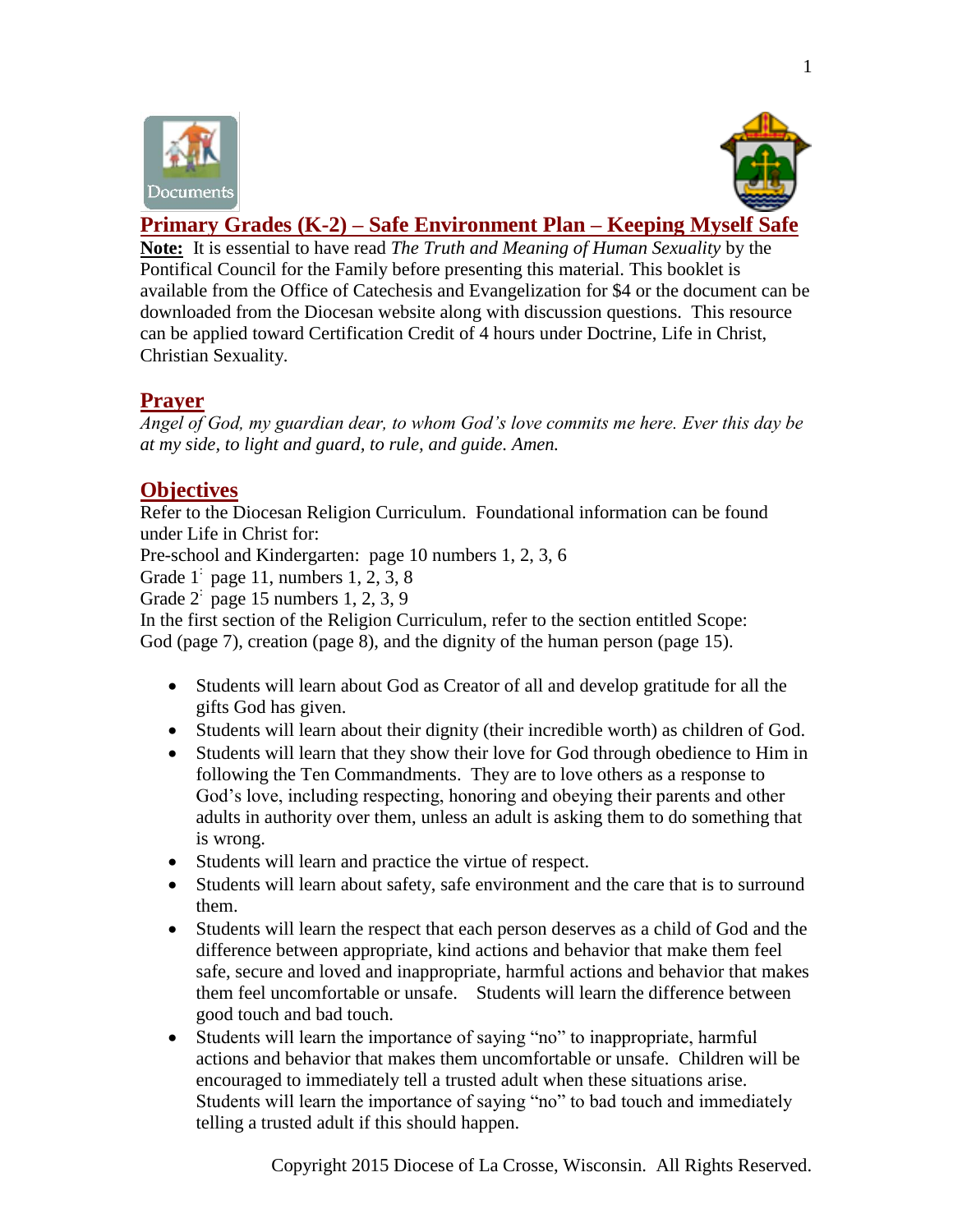### **Teaching Points**

#### **Lesson**

God made everything and all that He made is good. God created you and loves you very much. He made you in His image and likeness. It is right and good to be thankful to God for all of His gifts.

God gave you a guardian angel, loving parents, family members, and other adults to watch over and guard you. It is primarily through these people and the Church that you first come to know God's love. God tells you in the Bible that you are to love Him with all your heart, soul, mind and strength (Deuteronomy 6:5; Matthew 22:37). In order to love God, you need to know who God is. You come to know God through learning about Him and speaking with Him in prayer each day.

 You show your love for God through a response to Him, by living according to His Ten Commandments. God gave us these laws of love to help you know how to stay close to Him and to live a life of joy and peace.

As a child of God, you have amazing dignity because of the love He has for you. Because you are so important to God and precious in His eyes (cf. Isaiah 43:4), you are to love and respect others and yourself. One way of showing respect is being obedient to God through obeying the rules of your parents, teachers and those in authority over you so that you are safe and free from harm.

God loves you very much and wants you to feel safe at all times. You are safe when you are not in danger. Some actions like hitting, shoving, grabbing and pushing are not good and kind – they are not good forms of touch. It is important to know the rules that are listed below to keep you from harm and danger:

- No person should ever treat you or touch you in a way that makes you feel uncomfortable or afraid. Always tell someone, like your mommy, daddy, teacher, or grandparents right away when you feel scared, not safe or not respected. However, if you have been disrespectful and/or disobedient to your parents, you will probably feel uncomfortable or afraid because you are deserving of a punishment.
- When someone hugs or pats you, if it makes you feel uncomfortable or scared, and you feel it is not good touch, tell that person, a child or adult, to STOP. It is O.K. to tell a big person "No", I don't like that, when you feel uncomfortable or scared. It is also OK to run away from the situation and tell an adult that you trust. In some cases it is appropriate to scream for help.
- If you are at a friend's house, and a TV program, video or computer program makes you feel uncomfortable, suggest that you would like to watch something different or play a different game. Otherwise, it is ok to say that your parents do not allow you to watch certain programs and then call your parents.
- God gives you a guardian angel, which means that God gives you an angel to guard over and protect you. Pray to your guardian angel to help you.